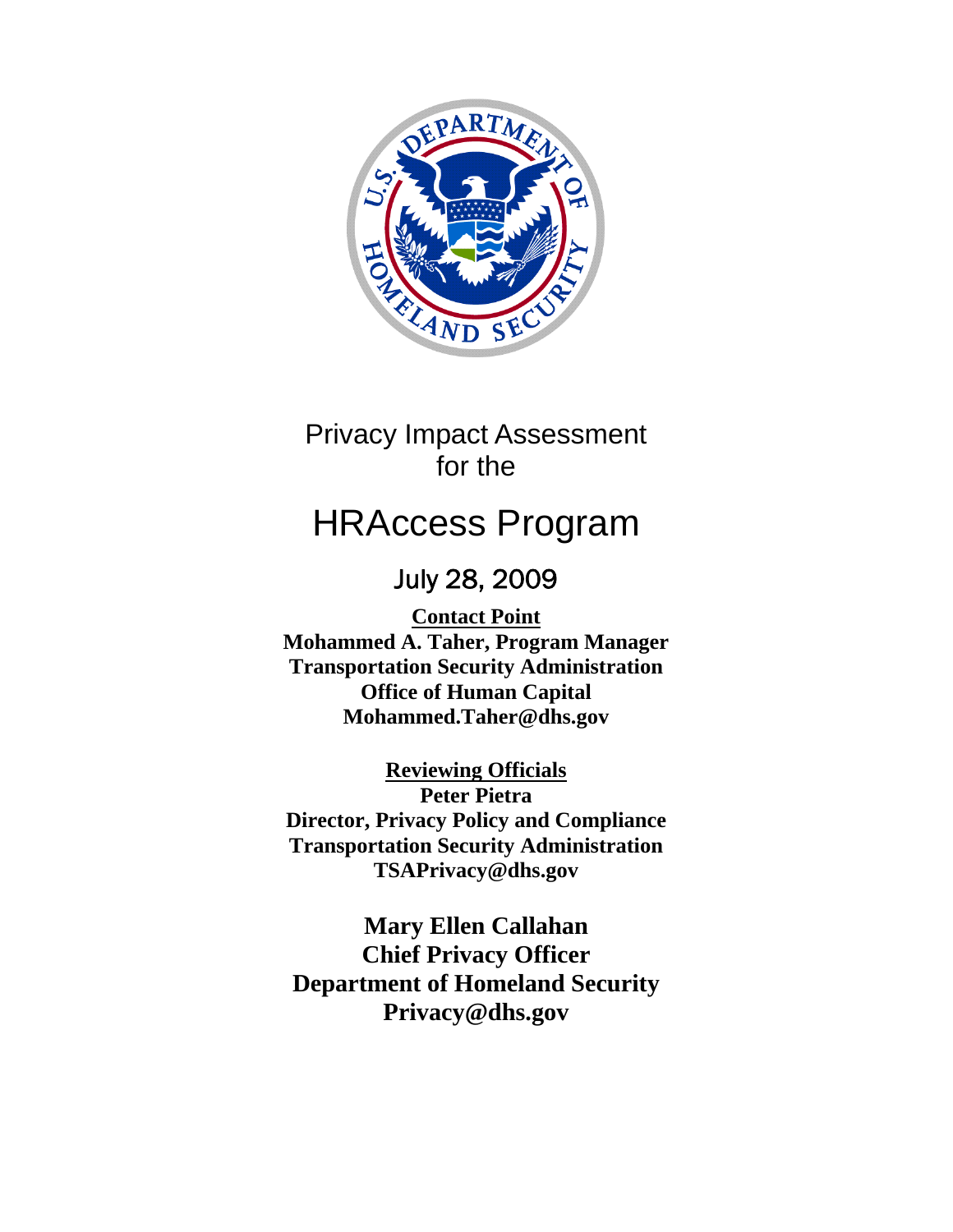

## **Abstract**

The Department of Homeland Security (DHS) Transportation Security Administration (TSA) is implementing a new program designed to integrate a series of electronic and manual human capital services that were previously managed by separate systems or service providers. Under the HRAccess Program, TSA is streamlining human capital functions utilized to collect, store, and disseminate payroll, benefits, and other workforce-related information for employees and candidates (Unless otherwise noted, hereinafter individual(s) will refer to both an employee and a candidate). This program does not constitute a new collection of information. However, TSA is issuing this Privacy Impact Assessment because this program entails a new system for collecting information about members of the public in an identifiable form.

### **Overview**

 The TSA workforce population is located in more than 450 airports in all 50 states, the District of Columbia and U.S. territories. The TSA Office of Human Capital (OHC) initiated the HRAccess Program to combine the services currently being furnished by three contracts into a single contract to streamline and integrate the delivery of services for all employees and candidates. This will enable TSA to manage a single service vendor in human capital services. As part of these changes, TSA has transformed the Entry-on-Duty (EOD) process from paper-based to electronic. EOD forms are standard government forms or TSA-specific forms. The below graphic depicts the various services provided by the HRAccess service provider.

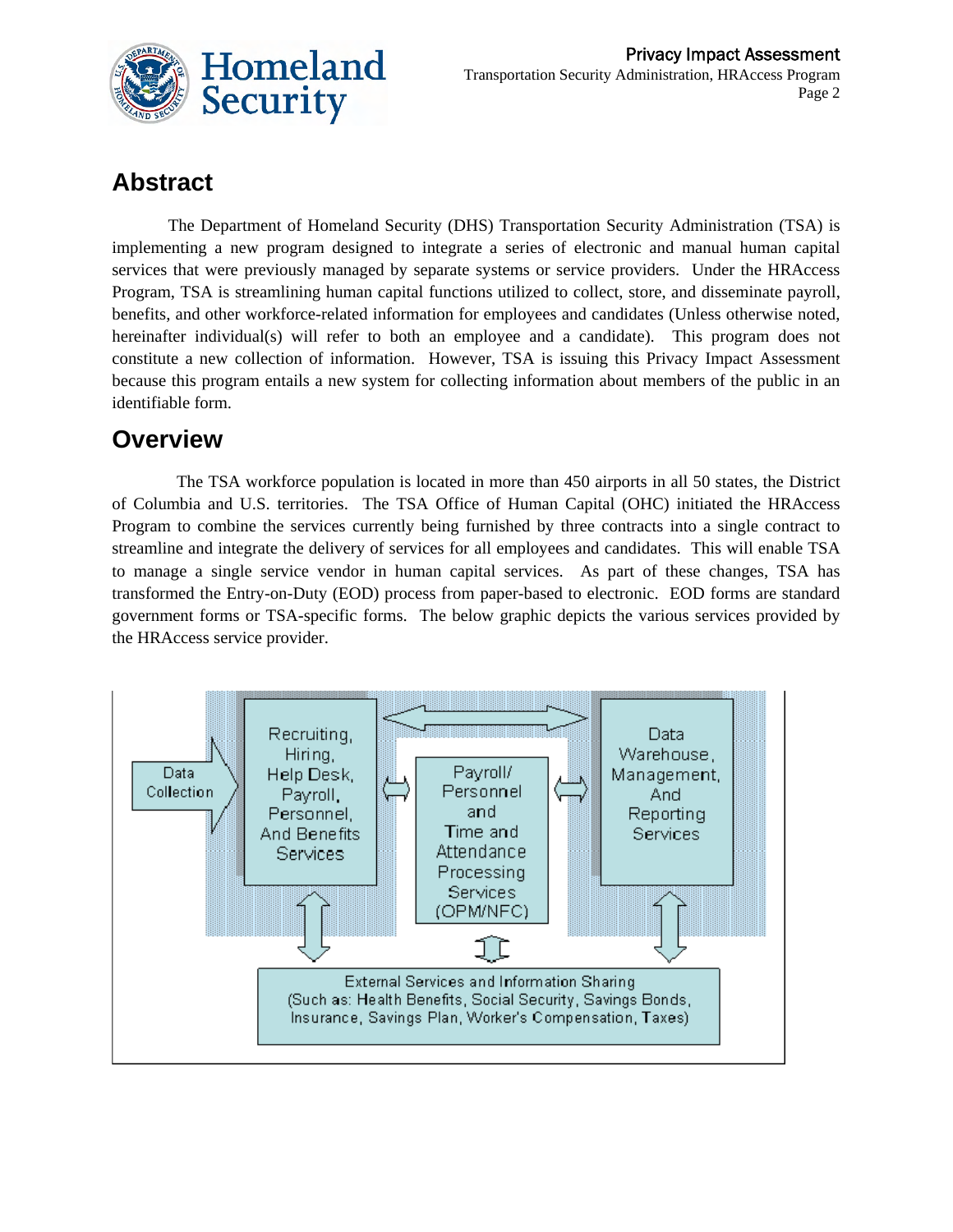

#### **Recruiting, Hiring, Help Desk, Payroll, Personnel, and Benefits Services:**

- TSA hires a large number of personnel each year in order to meet the human capital needs of the agency. TSA collects Personally Identifiable Information (PII) about candidates in order to properly review, assess, and determine if the candidate has the knowledge, skills, and abilities for the position under consideration. The HRAccess Program will provide for a consolidated recruitment and hiring system which will be electronically linked to the TSA personnel system. It also links to the OPM USAJOBs system.
- When TSA hires a new employee, TSA collects PII from and about the employee and enters the information into the TSA personnel system and into the time and attendance system in order to establish the new employee's accounts. From there the information may flow into other internal systems used to administer and manage the human capital operations of the agency, including payroll and benefits.
- TSA enters additional data in the personnel and associated systems whenever an employee's status changes due to hiring actions, promotions, pay increases, transfers, awards, change of benefits, etc. The HRAccess program will provide a rapid and sure way to collect the information and process it. This information is sent to the U.S. Department of Agriculture's (USDA) National Finance Center (NFC) daily to be entered into their Payroll/Personnel system.
- TSA provides Help Desk services to TSA employees who have personnel related problems or questions.

#### **Payroll/Personnel and Time and Attendance Processing Services (OPM/NFC)**

- NFC supplies the payroll and personnel action processing services and time and attendance services for TSA under the direction of DHS.
- NFC processes the payroll for TSA based on personnel and payroll action updates received from TSA. To process the payroll properly, NFC requires up-to-date position, personnel, benefits, and time and attendance data about the individual. Position, personnel, and benefits changes are provided to NFC whenever the changes are approved. Time and attendance data is collected for each pay period and used to calculate pay. This net pay amount is sent to the U.S. Treasury, which transmits the amount electronically to the employee's bank account or mails a paper check to their residence address. NFC also prepares the Leave and Earnings statement for each employee and posts it on the employee self-service web site, where it can be read and printed by the employee.
- NFC assists TSA in managing benefits by withholding the proper amount of money from each paycheck for benefits the employee has elected to receive. TSA transmits these amounts along with a notation of the affected employee to the respective benefits providers.
- NFC also sends information from each employee's records to the U.S. Office of Personnel Management (OPM) for use in managing the workforce.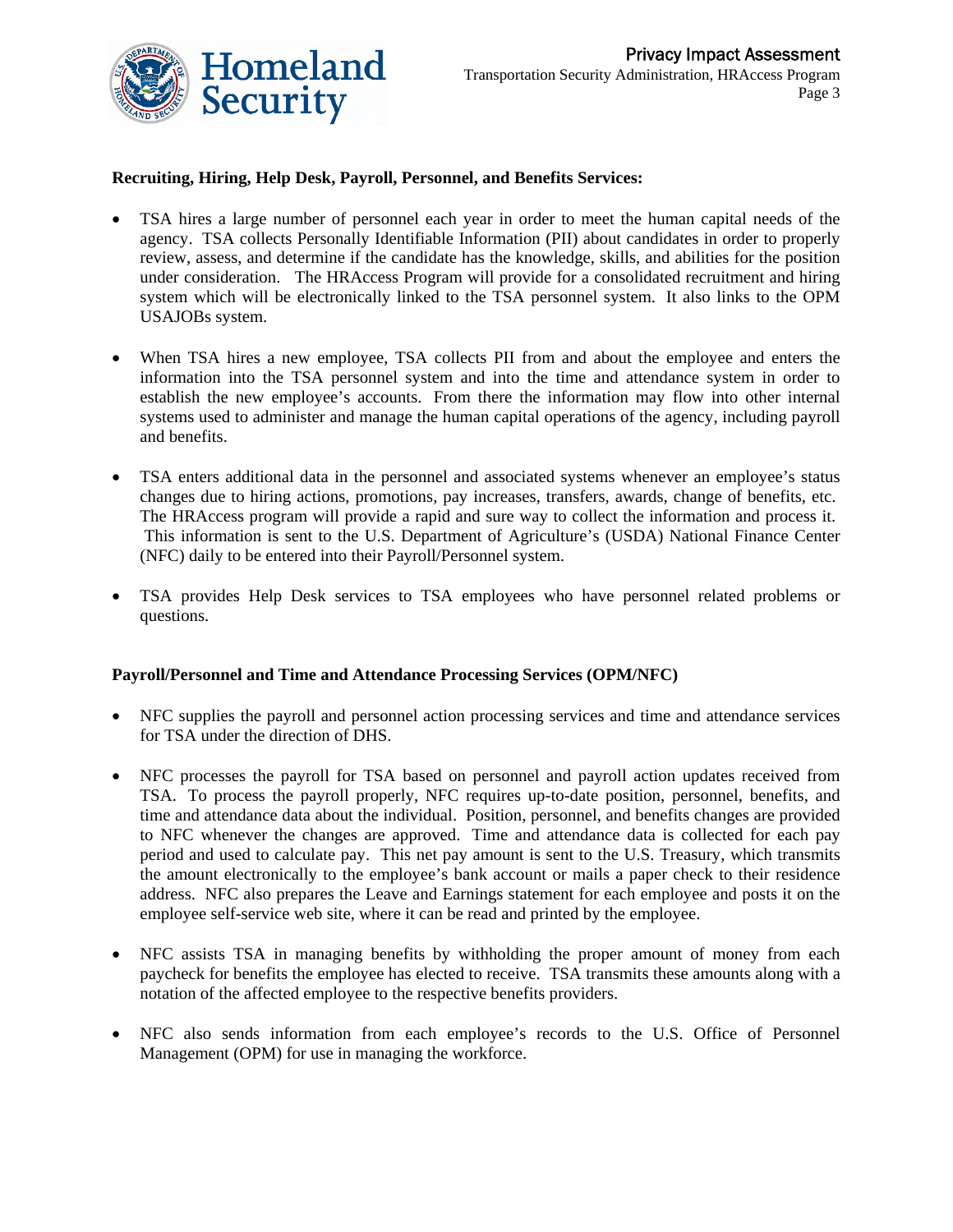

#### **Data Warehouse, Management, and Reporting Services:**

 TSA uses the Data Warehouse system to collect data from the NFC after it has been processed. This data is used to manage the human capital of TSA and to monitor the effectiveness of personnel and payroll information processing.

#### **External Services and Information Sharing:**

 Human capital data is shared externally in accordance with the Privacy Act to include such activities as providing information to a court in deciding child support, alimony, or garnishment issues and to support the benefits elected by employees such as with the Bureau of Public Debt for saving bonds, the Federal Retirement Thrift Investment Board for thrift savings plans, and with various authorized benefits providers, or for other authorized allotments such as Combined Federal Campaign.

### **Section 1.0 Characterization of the Information**

#### **1.1 What information is collected, used, disseminated, or maintained in the system?**

TSA will collect information such as that listed below from TSA employees and candidates in order to complete official personnel actions, basic benefits, pay, cash awards, and leave records of TSA employees and candidates and in order to conduct the background investigations or other national security investigations.

- Full Name
- Other Names Used
- Social Security Number (SSN)
- Driver's license number
- Passport number
- Date of Birth
- Alien registration number/Form I-9
- Gender
- Copies of identity source documents
- Eye Color
- Weight
- Height
- Hair Color
- Home Address
- Home Phone Number
- Mobile Phone Number
- Citizenship
- Photograph
- Medical Information
- Testing results
- Financial Information (account numbers or Electronic Funds Transfer Information)
- Account Passwords or personal identification numbers (PINs)
- Fingertip image
- Dependent information
- Beneficiary Information and designations
- Resumes or other qualification documentation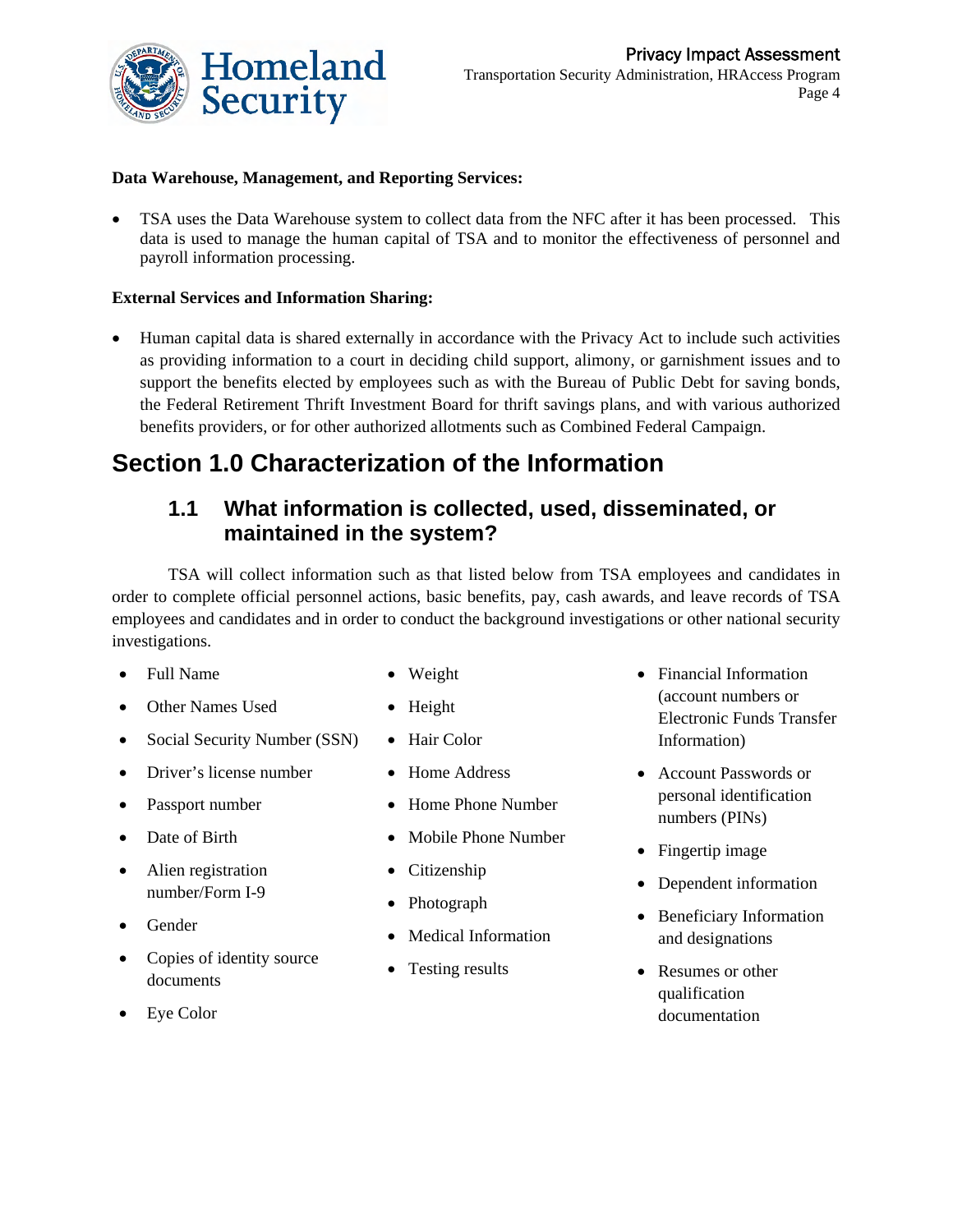

TSA will also collect, use, disseminate, or maintain human capital-related data and/or program information for the purpose of conducting official personnel transactions or to administer programs. Such information includes:

- Work Address
- Employing Organization
- Salary
- Pay plan
- Hours Worked
- **Overtime**
- Compensatory time
- Leave accrual rate
- Leave usage and balances
- Civil Service Retirement and Retirement System contributions
- FICA withholdings
- Federal, state, or city tax withholdings
- Federal Employee Health Benefits withholdings
- Garnishments
- Savings Bond allotments
- Union dues withholdings
- Deductions for IRS levies
- Thrift Savings Plan contributions
- Court ordered child support levies
- Court ordered alimony
- Employee Relations Records
- Federal salary offset deductions
- Leave Transfer Program Information
- Leave Bank Program Information
- Educational level
- Specialized education or training obtained outside the Federal Government
- Beneficiary Designations
- Work experience
- Personal References
- Race, nationality, origin

### **1.2 What are the sources of the information in the system?**

 The HRAccess Program will typically collect PII directly from the individual or their representative. Other sources of information may include such third-party sources as a court, references, healthcare provider and/or health service organization, in appropriate circumstances.

### **1.3 Why is the information being collected, used, disseminated, or maintained?**

The information is being collected, used, disseminated, or maintained in order to facilitate and manage personnel transactions and human capital functions for candidates and employees.

### **1.4 How is the information collected?**

Information concerning candidates and employees in the system is collected from the individual in person, by telephone, in paper form, via electronic forms, by email, or from facsimile. Information is also collected from electronic input devices such as time clocks, login devices, or security screening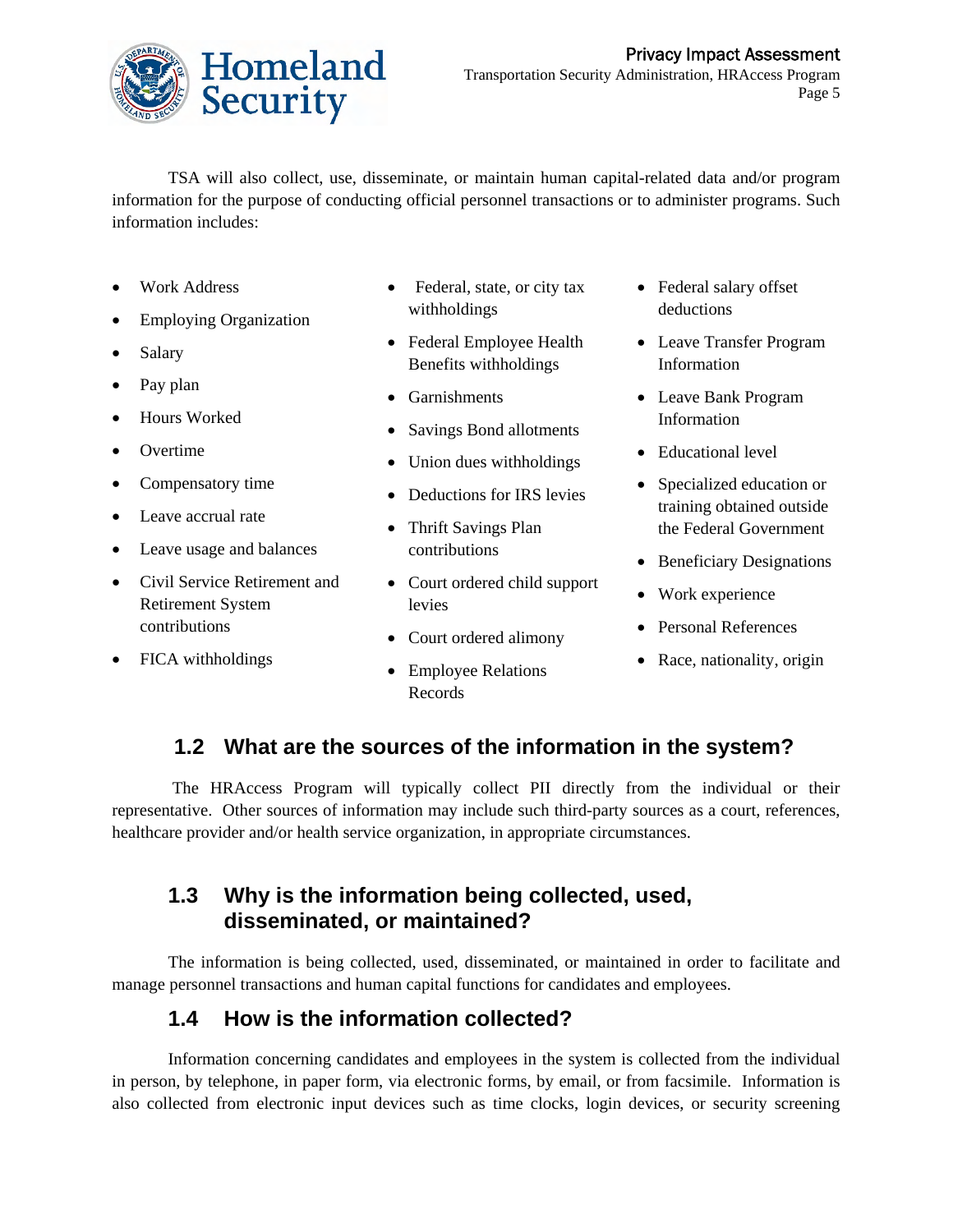

devices, which record the individual's entry or departure from work assignments or work areas. TSA may also receive information from courts, healthcare providers, health service organizations or tax authorities in paper format.

### **1.5 How will the information be checked for accuracy?**

TSA will collect PII directly from the individual or his or her representative submitting the form, request, or applying for an agency benefit or program. Because the individual provides the majority of information about him or herself directly, the likelihood of erroneous PII is minimized. In some instances, TSA must rely on third-party information that may be subjective, such as personal references for which accuracy may not be established.

Data is also checked for accuracy by Human Resource Specialists, Administrative Officers, supervisors, managers, other officials, and contractors authorized to review data. These individuals will notify the affected individual when there appears to be an inaccuracy and request that the individual correct the data before it is entered into the system.

Employees can check their personnel and payroll data by viewing the Statement of Earnings and Leave (SEL), W-2 Forms, or information screens available through the employee self service system provided by the Agency.

Employees may use the web-based OPM Electronic Official Personnel Folder (eOPF) system to view and check official documents, Notification of Personnel Action forms and associated supporting documents. For security purposes, an individual PIN number may be required to view this information.

Information received from a court or tax authority is assumed to be accurate.

### **1.6 What specific legal authorities, arrangements, and/or agreements defined the collection of information?**

TSA's general operating authorities are set forth in the Aviation and Transportation Security Act (ATSA) 49 U.S.C. § 114(f). Authority for collecting general personnel record, employee performance files, and medical file data are defined in 5 U.S.C. § 301, 1104, 1302, 1303, 2302(b)(10), 2951, 3301, 3321, 3372, 4118, 4305, 5112, 5405, 8347, and Executive Orders 9397, 9830, 10450, and 12107.

DHS has established Service Level Agreements (SLAs) with the USDA NFC that provide authority for departmental components, including TSA, to utilize both human capital and payroll/personnel information technology systems to perform agency administration functions.

#### **1.7 Privacy Impact Analysis: Given the amount and type of data collected, discuss the privacy risks identified and how they were mitigated.**

The privacy risk associated with the collection of this information for the purpose of managing human capital-related transactions is that it may be mishandled or exposed to unauthorized persons. HRAccess automates many document submission processes by using secure information technology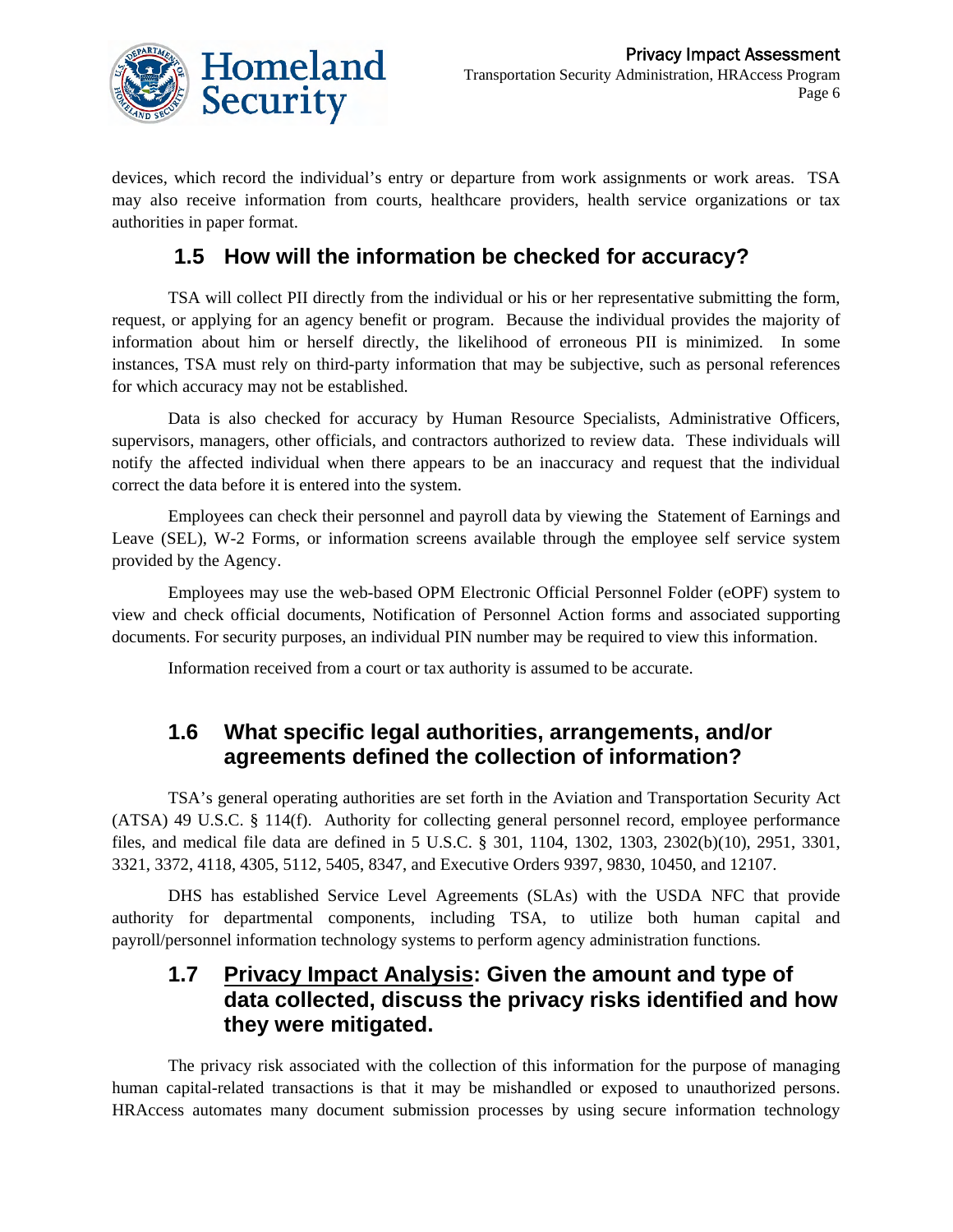

procedures that will minimize the opportunity to mishandle this information. Unauthorized release of personally identifiable information is mitigated through the use of multiple levels of security and through personnel training and monitoring. Those individuals who handle personal information are required to undergo periodic training in handling individual data and sensitive security information. Data is maintained within facilities that have limited access. Electronic data is maintained in databases with rolebased security to limit access to personnel who have a need to know the information in the performance of official duties. Misidentification is an additional privacy risk. TSA seeks to reduce the potential for misidentification by requesting sufficient items of information in order to distinguish the individual from others that may have the same name.

## **Section 2.0 Uses of the Information**

### **2.1 Describe all the uses of information.**

 TSA will use information gathered from individuals to make qualification and hiring decisions, administer and manage pay, benefits, employee performance, maintain health related information about the individual, and other human resource-related information and transactions and to comply with court orders. The information is also used to establish a source of official data concerning employment with the Agency. TSA will use the information to monitor statistical data to assess the agency's progress in meeting equality and equal opportunity in employment, promotion, and other goals.

E-Verify will be used to check the work status of new hires online by comparing information from an employee's I-9 form against Social Security Administration and DHS Databases.

Information received from the TSA Personnel Security Division as a result of a required security investigation or background investigation may be used to disqualify a candidate or employee from government service.

### **2.2 What types of tools are used to analyze data and what type of data may be produced?**

Data provided by employees and candidates, may be used to generate statistical and forecasting information used for DHS and TSA management decisions. DHS and TSA may use statistical analysis computer programs, online analytical processing computer programs, or other suitable programs and techniques to collect, categorize, analyze, and display the data. TSA may use the data to help TSA identify issues in need of improvement within its human capital procedures as described above.

Additionally, information may be provided to OPM and other authorized agencies for the purpose of performing statistical analysis of employment patterns. Information may be provided for computer matching purposes using comparison tools to identify individuals who are indebted to the government or for other authorized purposes.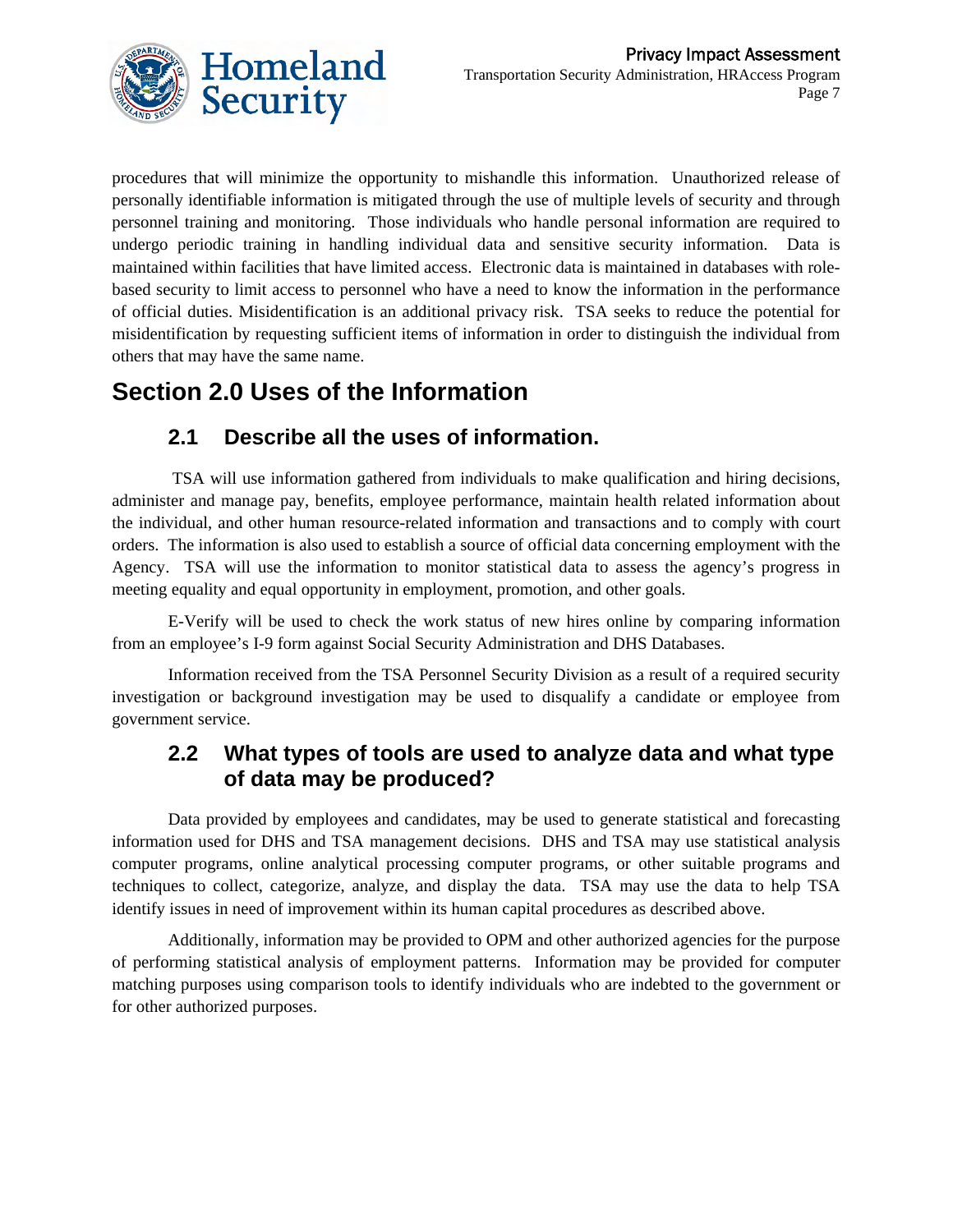

### **2.3 If the system uses commercial or publicly available data please explain why and how it is used.**

 HRAccess does not use commercial data, but may use publicly available data for certain positions where publicly available information may have a bearing on suitability. For example, if a news story report that an employee had been arrested for theft, that information as well as arrest records or other public records might be included in the Employee Relations files as part of what generated discipline or adverse action. By way of further example, if an employee posts inappropriate images on a web-site affecting the reputation of the agency (such as in uniform), those images might be retained as part of the disciplinary file.

### **2.4 Privacy Impact Analysis: Describe any types of controls that may be in place to ensure that information is handled in accordance with the above described uses.**

The privacy risks associated with this collection include the unauthorized or inadvertent release of PII collected over the normal workflow process of managing personnel and their case files. Unauthorized browsing for information on specific or groups of information for non-official purposes is an additional risk. To mitigate these risks, TSA has implemented mandatory personnel security policies and procedures that require all personnel to be the subject of a favorable background investigation prior to being granted access to sensitive information systems. TSA also requires completion of appropriate access agreements (e.g., nondisclosure, acceptable use, rules of behavior, conflict-of-interest agreements) for individuals requiring access to organizational information and information systems before authorizing access. In addition, TSA also requires all personnel to complete privacy awareness training. Auditing functions permit the reconstruction of security relevant events. Another risk is that publicly available data is inaccurate. Depending on the data, TSA mitigates this risk by permitting employees to contest the basis of disciplinary action.

### **Section 3.0 Retention**

### **3.1 What information is retained?**

TSA HRAccess retains records associated with hiring and employment of its work force, including such records as:

- Official Personnel Folders (OPFs)
- Personnel Correspondence Files
- Offers of Employment Files
- Recruiting, Examining, and Placement Records
- Certificate of Eligibles Files
- Position Classification Files and Position Descriptions
- Survey Files
- Classification Appeals Files
- Interview Records
- Performance Rating Board Case Files
- Temporary Individual Employee Records
- Employee Awards Files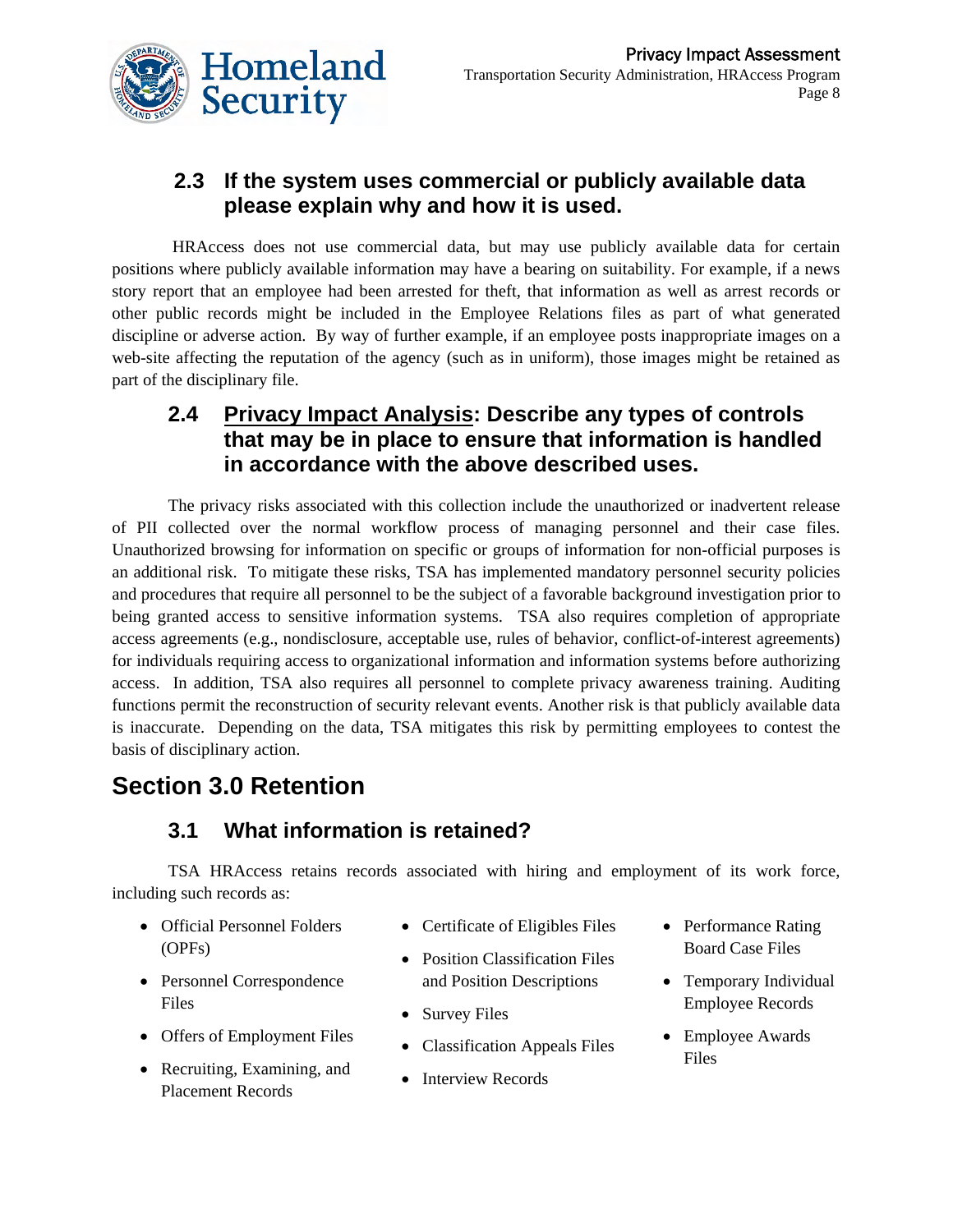



Transportation Security Administration, HRAccess Program Page 9

- Incentive Awards Program Reports
- Notifications of Personnel Actions
- Personnel Operations Statistical Reports
- Correspondence and Forms Files
- Supervisors' Personnel Files and Duplicate OPF Documentation
- Individual Non-Occupational Health Record Files
- Health Unit Control Files
- Employee Medical Folder (EMF)
- Employee Health Statistical Summaries
- Employee Performance File System Records
- Reasonable Accommodation Request Records
- Equal Employment Opportunity (EEO) Records
- Personnel Counseling Records
- Alternative Dispute Resolution (ADR) Files
- Labor Management Relations Records
- Training Records
- Personal Injury Files
- Merit Promotion Case Files
- Examining and Certification Records
- Occupational Injury and Illness Files
- Denied Health Benefits Requests Under Spouse Equity
- Federal Workplace Drug Testing Program Files
- Donated Leave Program Case Files
- Wage Survey Files
- Retirement Assistance Files
- Handicapped Individuals Appointment Case Files
- Pay Comparability Records
- Alternate Worksite Records
- Electronic Mail and Word Processing System Copies
- Individual Employee Pay Record
- Noncurrent Payroll Files
- Leave Application Files
- Time and Attendance Source Records
- Time and Attendance Input Records
- Leave Records
- Tax Files
- Savings Bond Purchase Files
- Combined Federal Campaign and Other Allotment Authorizations
- Thrift Savings Plan Election Form
- Direct Deposit Signup Form (SF 1199A)
- Levy and Garnishment Files
- Payroll Change Files
- Retirement Files
- Payroll System Reports
- Payroll Correspondence

### **3.2 How long is information retained?**

TSA HRAccess program records will be retained and disposed in accordance with applicable Government-wide National Archives and Records Administration's (NARA) General Records Schedules. These schedules have varying retention requirements depending on the category of records maintained. The specific records retention periods for the items in Section 3.1 above can be obtained by reviewing NARA's listing of General Record Schedules.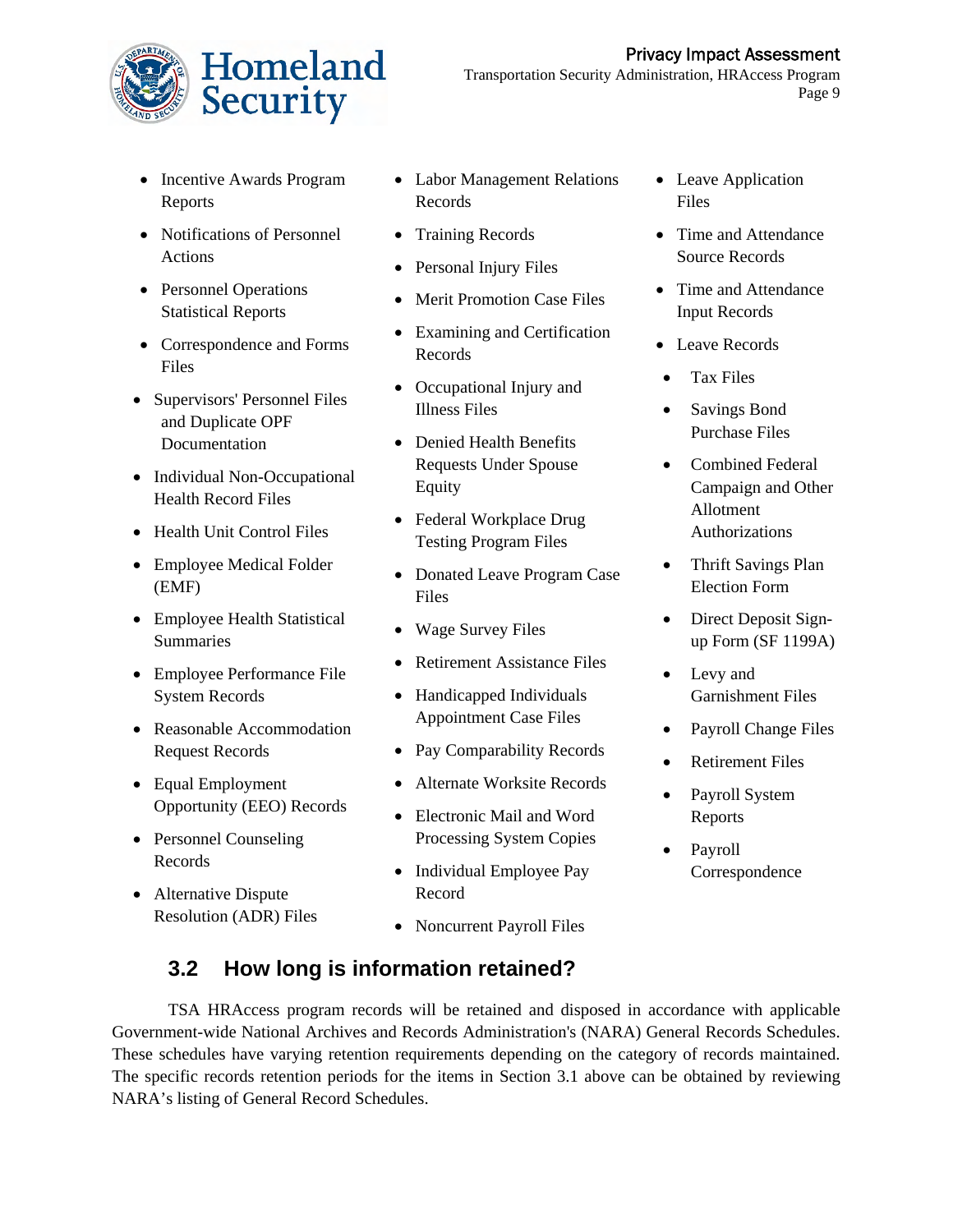

### **3.3 Has the retention schedule been approved by the component records officer and the National Archives and Records Administration (NARA)?**

Yes. NARA has approved government-wide record retention schedules for human capital-related records. HRAccess Records are retained in accordance with the provisions of NARA's General Records Schedules 1 and 2.

### **3.4 Privacy Impact Analysis: Please discuss the risks associated with the length of time data is retained and how those risks are mitigated.**

The privacy risks associated with data retention is data security. This risk is mitigated by continually monitoring and auditing the systems where the data is maintained in accordance with the requirements of Federal Information Security Management Act (FISMA). Additionally, security procedures and controls are continuously updated as new information, processes, and technology become available to counter threats. Information collected in connection with this program will be maintained in accordance with NARA-approved record retention schedules.

## **Section 4.0 Internal Sharing and Disclosure**

### **4.1 With which internal organization(s) is the information shared, what information is shared and for what purpose?**

The HRAccess Program provides human resources services for the agency. Information will be shared within DHS with those personnel who have a need for the information in the performance of their duties. For example, the Office of Human Capital will share information within DHS to manage and administer job classifications, payroll actions, timekeeping information and systems, benefits, performance evaluations, and leave transactions. Information is expected to typically be shared with offices such as Ombudsman, Civil Right and Liberties, Chief Counsel, Legislative Affairs, Inspection, Privacy, Freedom of Information, and other offices on employment matters or to respond to inquiries. The TSA Office of Human Capital also shares information with the TSA Personnel Security Division (PSD) in order to identify an employee or candidate for a required background or security investigation.

### **4.2 How is the information transmitted or disclosed?**

TSA will transmit HRAccess information within DHS in person, in paper format, via a secure or encrypted data network, on a password-protected CD, via facsimile, or telephonically to those who have a need for the information in the performance of their official duties. The method of transmission may vary according to specific circumstances.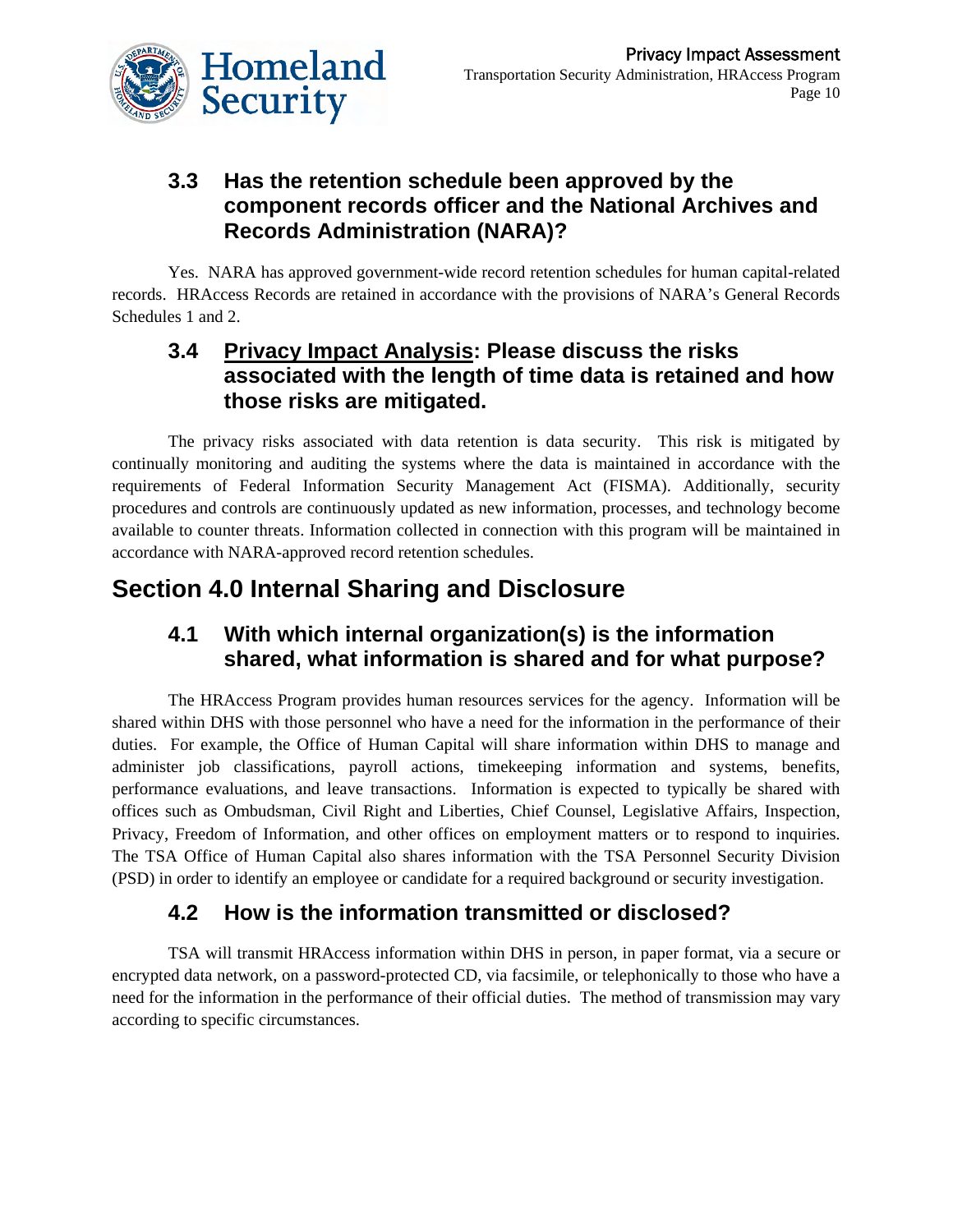

### **4.3 Privacy Impact Analysis: Considering the extent of internal information sharing, discuss the privacy risks associated with the sharing and how they were mitigated.**

Given the enterprise nature of the HRAccess Program, the privacy risk associated with sharing this information is the possibility the data may be transmitted or disclosed to individuals who do not have a need to know the information. This risk is mitigated by administrative controls including training of personnel, and technological controls on system data such as security credentials, passwords, real-time auditing that tracks access to electronic information.

### **Section 5.0 External Sharing and Disclosure**

### **5.1 With which external organization(s) is the information shared, what information is shared, and for what purpose?**

 TSA will share information with the NFC, OPM, and other federal, state, local, or tribal organizations to perform payroll, benefits, and other workforce-related transactions or services in accordance with the Privacy Act and applicable system of records notices. TSA will also share human capital-related information with external organizations pursuant to the Privacy Act and the routine uses identified in applicable government-wide Privacy Act system of records notices (SORNs).

**5.2 Is the sharing of personally identifiable information outside the Department compatible with the original collection? If so, is it covered by an appropriate routine use in a SORN? If so, please describe. If not, please describe under what legal mechanism the program or system is allowed to share the personally identifiable information outside of DHS.** 

|                                                  | <b>Last Publication</b> | <b>Federal Register</b> |
|--------------------------------------------------|-------------------------|-------------------------|
| <b>SORN Number and Title</b>                     | Date                    | <b>Citation</b>         |
| DHS/TSA-022, National Finance Center             | July 17, 2006           | 71 FR 40530-40532       |
| Payroll/Personnel System (NFC)                   |                         |                         |
| OPM/GOVT-1 General Personnel Records             | June 19, 2006           | 71 FR 35342-35347       |
| OPM/GOVT-2 Employee Performance File System      | June 19, 2006           | 71 FR 35347-35350       |
| Records                                          |                         |                         |
| OPM/GOVT-3 Records of Adverse Actions,           | June 19, 2006           | 71 FR 35350-35351       |
| Performance Based Reduction in Grade and Removal |                         |                         |
| Actions, and Termination of Probationers         |                         |                         |

Yes. The information is shared in accordance with the following Privacy Act SORNs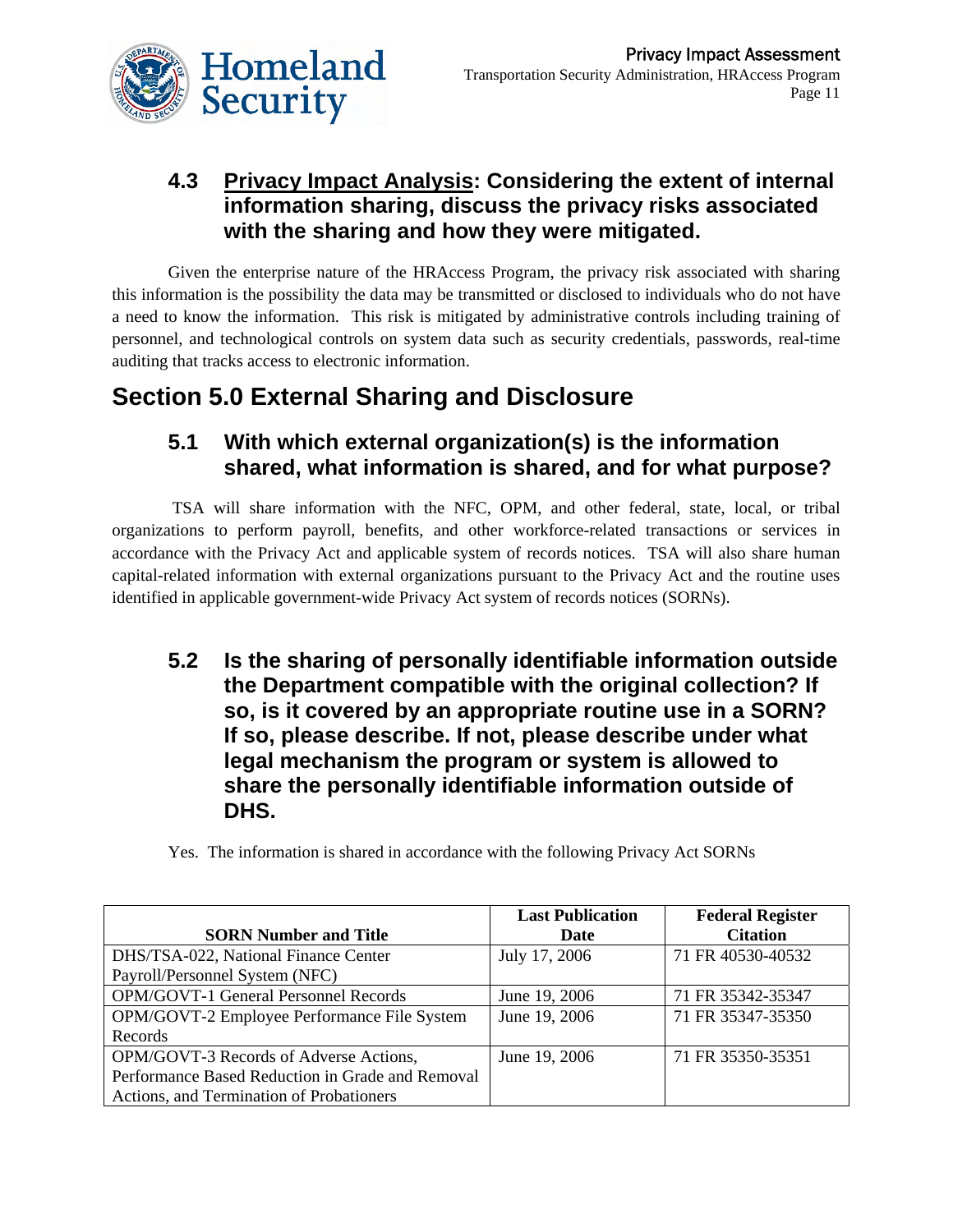

| OPM/GOVT-5 Recruiting, Examining, and               | June 19, 2006     | 71 FR 35351-35354 |
|-----------------------------------------------------|-------------------|-------------------|
| <b>Placement Records</b>                            |                   |                   |
| <b>OPM/GOVT-6 Personnel Research and Test</b>       | June 19, 2006     | 71 FR 35354-35356 |
| <b>Validation Records</b>                           |                   |                   |
| OPM/GOVT-7 Applicant Race, Sex, National            | June 19, 2006     | 71 FR 35356-35358 |
| Origin, and Disability Records                      |                   |                   |
| OPM/GOVT-9 Position Classification Appeals, Job     | June 19, 2006     | 71 FR 35358-35360 |
| Grading Appeals, and Retained Grade or Pay          |                   |                   |
| Appeals                                             |                   |                   |
| OPM/GOVT-10 Employee Medical File System            | June 19, 2006     | 71 FR 35360-35363 |
| Records                                             |                   |                   |
| DOL/GOVT-1, Federal Employees' Compensation         | April 8, 2002     | 67 FR 16826-16829 |
| Act File                                            |                   |                   |
| MSPB/GOVT-1 Appeals and Case Records                | November 21, 2002 | 67 FR 70254-70256 |
| <b>OGE/GOVT-1 Executive Branch Public Financial</b> | January 22, 2003  | 68 FR 3099-3101   |
| Disclosure Reports and Other Ethics Program         |                   |                   |
| Records                                             |                   |                   |
| OGE/GOVT-2, Confidential Statements of              | January 22, 2003  | 68 FR 3101-3103   |
| <b>Employment and Financial Interests</b>           |                   |                   |
| TREASURY/BPD.002, United States Savings-Type        | July 23, 2008     | 72 FR 42906-42909 |
| Securities - Treasury/BPD                           |                   |                   |
| Social Security Administration 60-0059              | January 11, 2006  | 71 FR 1819-1823   |

The information shared with NFC is also governed by SLAs between the NFC and DHS that provide authority for departmental components, including TSA, to utilize both human capital and payroll/personnel information technology systems to perform agency administration functions.

### **5.3 How is the information shared outside the Department and what security measures safeguard its transmission?**

 Depending on the recipient and the urgency of the request or disclosure, the information may be disclosed in person, telephonically, electronically via a secure data network, via facsimile, or via password protected CD.

### **5.4 Privacy Impact Analysis: Given the external sharing, explain the privacy risks identified and describe how they were mitigated.**

The privacy risk associated with sharing this information with external stakeholders is the opportunity for dissemination to individuals who do not have a need to know the information in the performance of their official duties. TSA will limit sharing of this information under the applicable provisions of the SORN and the Privacy Act. By limiting the amount of information collected, and sharing of this information to those who have an official need to know, TSA is mitigating attendant privacy risks.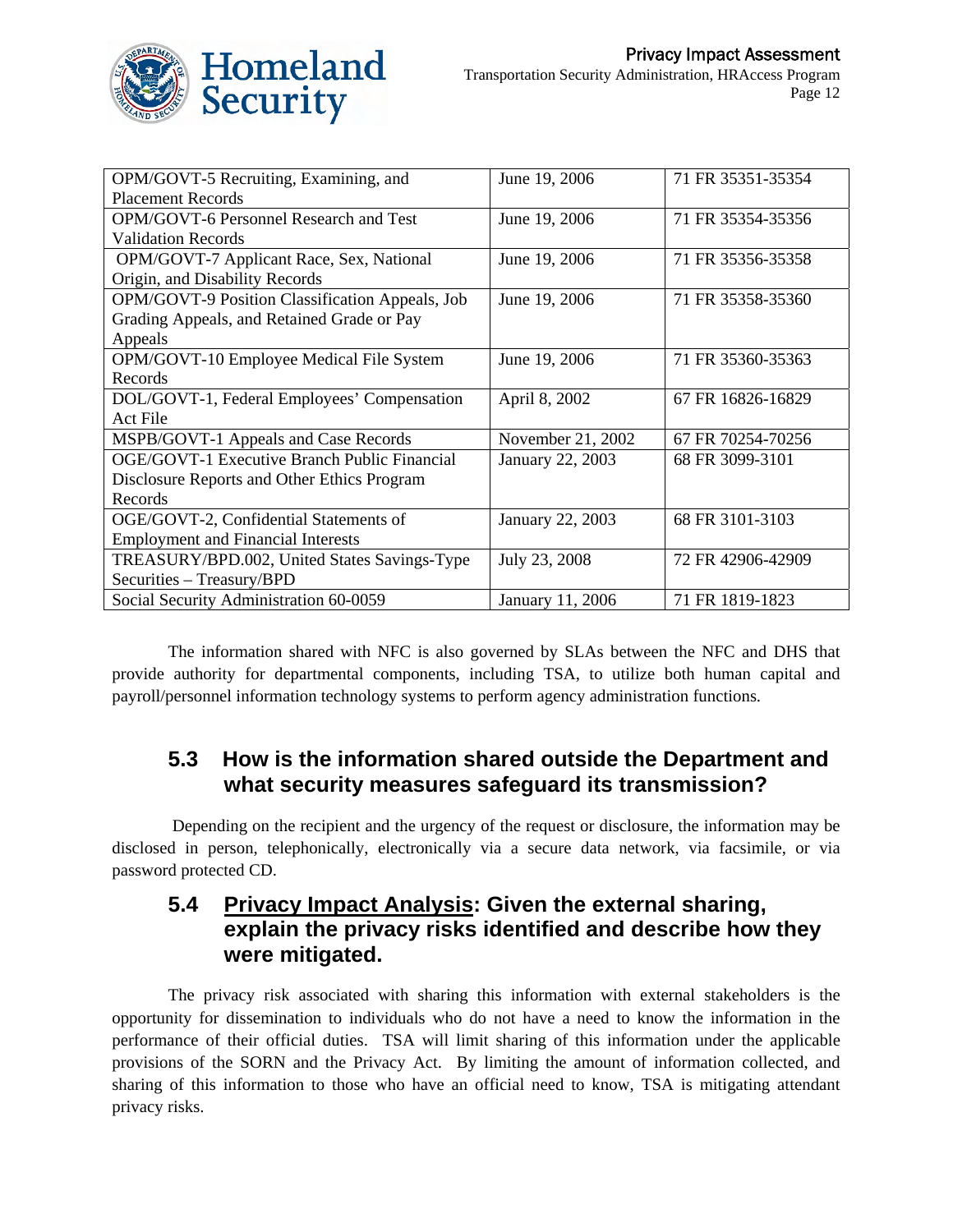

### **Section 6.0 Notice**

### **6.1 Was notice provided to the individual prior to collection of information?**

Yes. Forms that collect personal information contain a Privacy Act Statement. The publication of this PIA and the Privacy Act SORNs listed in Section 5.2 above also serve to provide public notice of the collection, use and maintenance of this information.

### **6.2 Do individuals have the opportunity and/or right to decline to provide information?**

Individuals have the opportunity to decline to provide information requested. However, failure to provide certain items of information or comply with required drug testing may affect benefits, rights, and employment. In addition failure to provide requested information may delay the process of delivering benefits and personnel actions to the individual, because it might increase the time necessary to identify the individual and verify that the individual is authorized the benefits.

### **6.3 Do individuals have the right to consent to particular uses of the information? If so, how does the individual exercise the right?**

Individuals do not have the right to limit the uses of information provided as part of their employment or application for employment. Individuals may opt not to provide information.

### **6.4 Privacy Impact Analysis: Describe how notice is provided to individuals, and how the risks associated with individuals being unaware of the collection are mitigated.**

In addition to the Privacy Act SORNs, individuals are provided a Privacy Act Statement on the associated forms or online applications prior to providing the information and may therefore determine if he or she would like to submit the information. Additionally, candidates are on notice that third parties may be consulted regarding employment qualifications candidates have provided.

### **Section 7.0 Access, Redress and Correction**

### **7.1 What are the procedures that allow individuals to gain access to their information?**

Once hired, current employees may be granted user IDs and passwords that will allow them to gain access to and amend their own personal information contained in designated human capital information systems.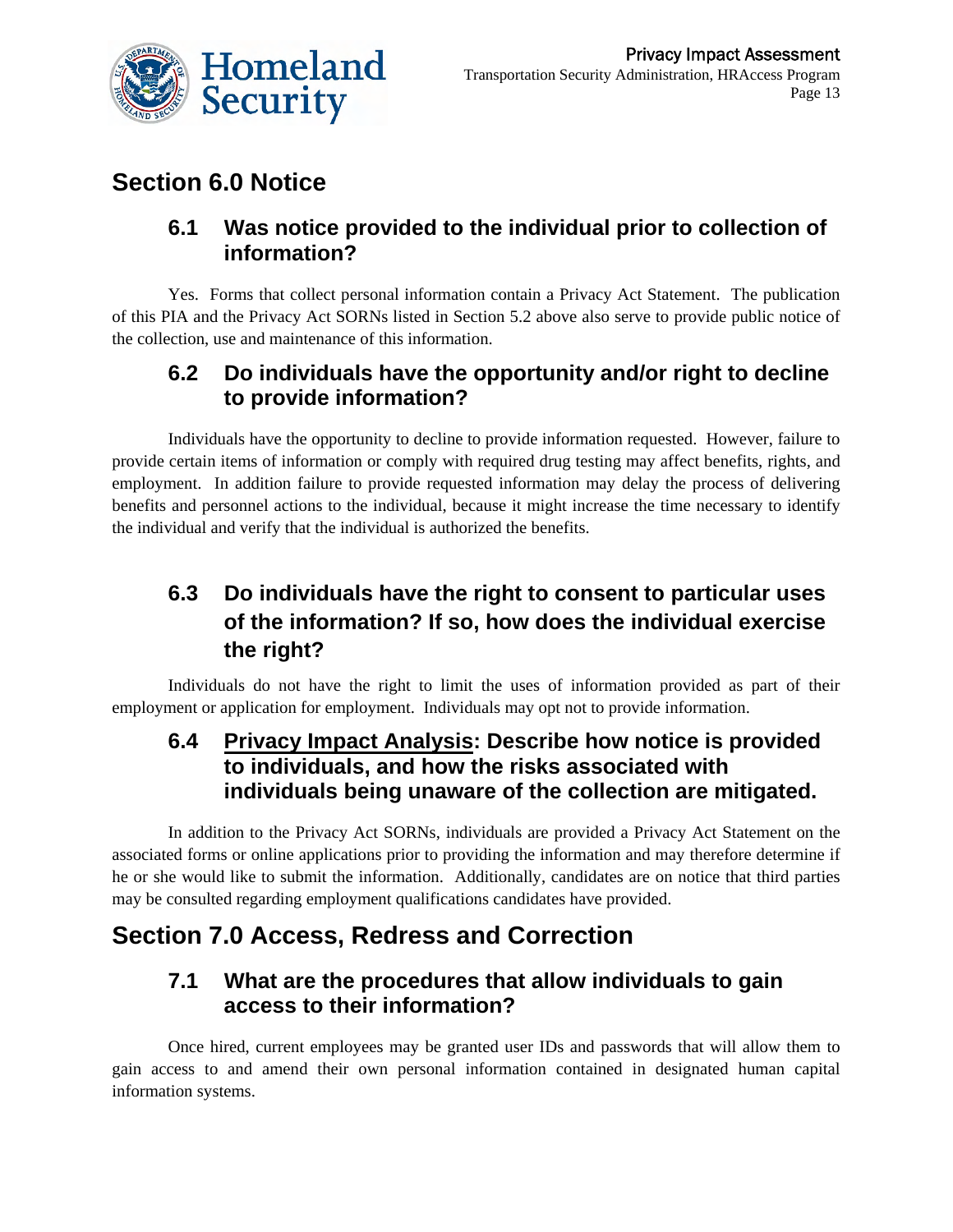

Individuals may also submit a Freedom of Information Act/Privacy Act (FOIA/PA) request to TSA in writing by mail to the following address:

> Transportation Security Administration, TSA-20 FOIA Division  $601$  South  $12<sup>th</sup>$  Street Arlington, VA 20598-6020

FOIA/PA requests may also be submitted by fax at 571-227-1406 or by filling out the Customer Service Form (URL: <http://www.tsa.gov/public/contactus>). The FOIA/PA request must contain the following information: Full Name, address and telephone number, and email address (optional). Please refer to the TSA FOIA web site ([http://www.tsa.gov/public\)](http://www.tsa.gov/public).

#### **7.2 What are the procedures for correcting inaccurate or erroneous information?**

 Individuals may correct inaccurate or erroneous information in the system that pertains to them by writing to the TSA Office of Human Capital at the following address:

> Transportation Security Administration, TSA-21 Director, Human Resources Information Systems 601 South  $12^{th}$  Street Arlington, VA 20598-6021

Individuals seeking to correct information in their records should provide their full name and a description of information that they seek to correct and the reason why the information is incorrect.

### **7.3 How are individuals notified of the procedures for correcting their information?**

The publication of this PIA and of the applicable SORNs serves to provide public notice of the collection, use, and maintenance, and means of correcting this information.

### **7.4 If no formal redress is provided, what alternatives are available to the individual?**

Appropriate redress is provided.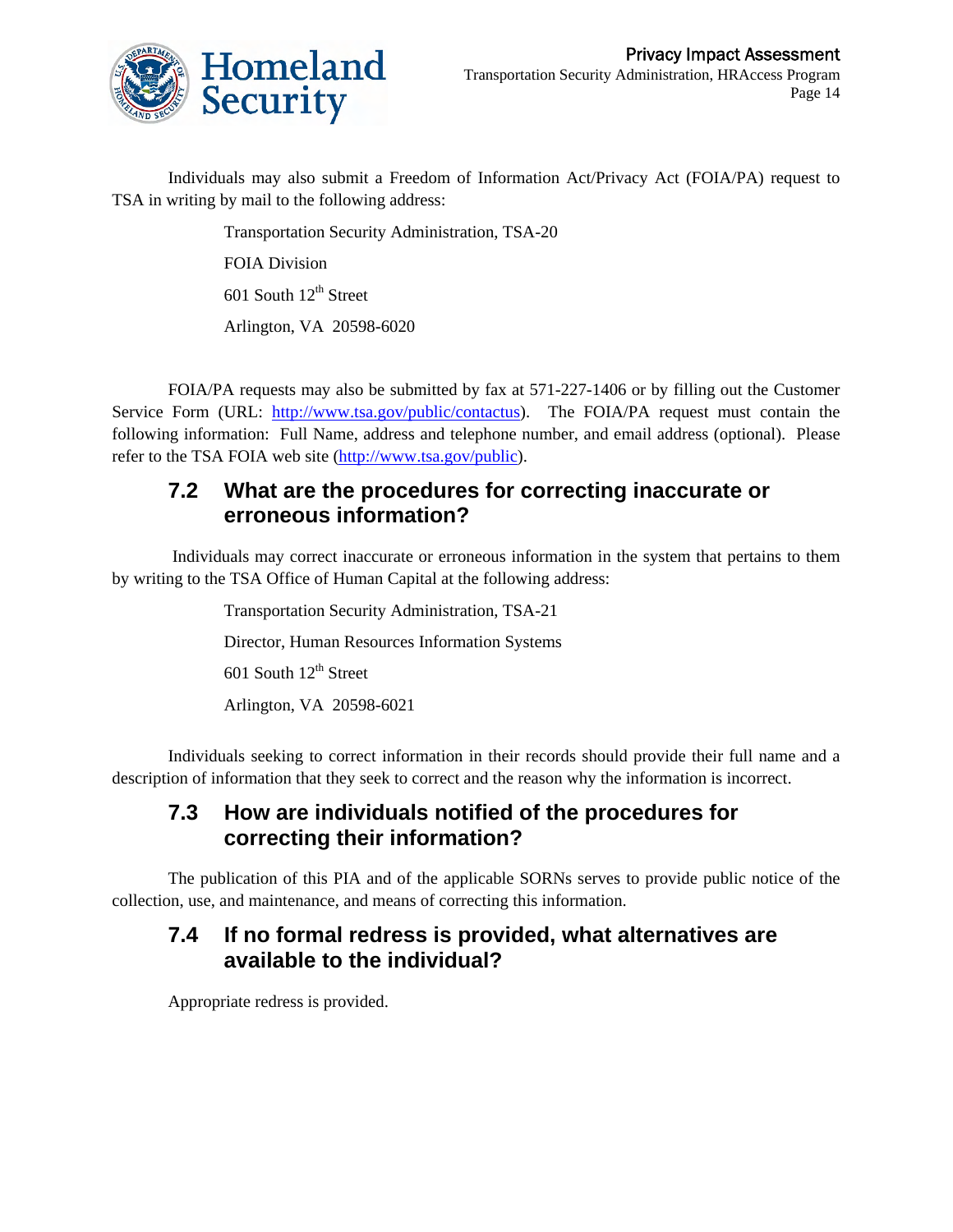

### **7.5 Privacy Impact Analysis: Please discuss the privacy risks associated with the redress available to individuals and how those risks are mitigated.**

Individuals may correct their information at any time during which TSA possesses and uses their information. Any risks associated with correction of information are thoroughly mitigated by the individual's ability to correct their information. Further, individuals may request access to or correction of their personal information pursuant to the procedures outlined in this PIA and in accordance with DHS procedures for requesting amendment of records at 6 C.F.R. § 5.26.

## **Section 8.0 Technical Access and Security**

#### **8.1 What procedures are in place to determine which users may access the system and are they documented?**

Role-based access controls are employed to limit the access of information by different users and administrators based on a need to know. TSA also employs processes to enforce separation of duties to prevent unauthorized disclosure or modification of information. No unauthorized users are permitted access to system resources. Adherence to access control policies is enforced in coordination with and through oversight by TSA IT Security Officers.

### **8.2 Will Department contractors have access to the system?**

Yes. TSA will hire contractors to perform human capital services and to perform routine IT maintenance, record processing, and security monitoring tasks in order to perform their official duties. TSA Contractors are under obligation to follow the privacy and security requirements of the Department. All contractors having access to DHS systems are required to undergo a background investigation and to sign Non-Disclosure Agreements.

### **8.3 Describe what privacy training is provided to users either generally or specifically relevant to the program or system?**

All TSA and assigned contractor staff receive TSA-mandated privacy training on the use and disclosure of personal data. Compliance with this training requirement is audited monthly by the TSA Privacy Officer, and failure to complete the training is reported to program management for remedial action. CD-ROM-based training modules are provided to TSA Contractors not assigned to TSA facilities or those that do not have access to TSA Network Resources.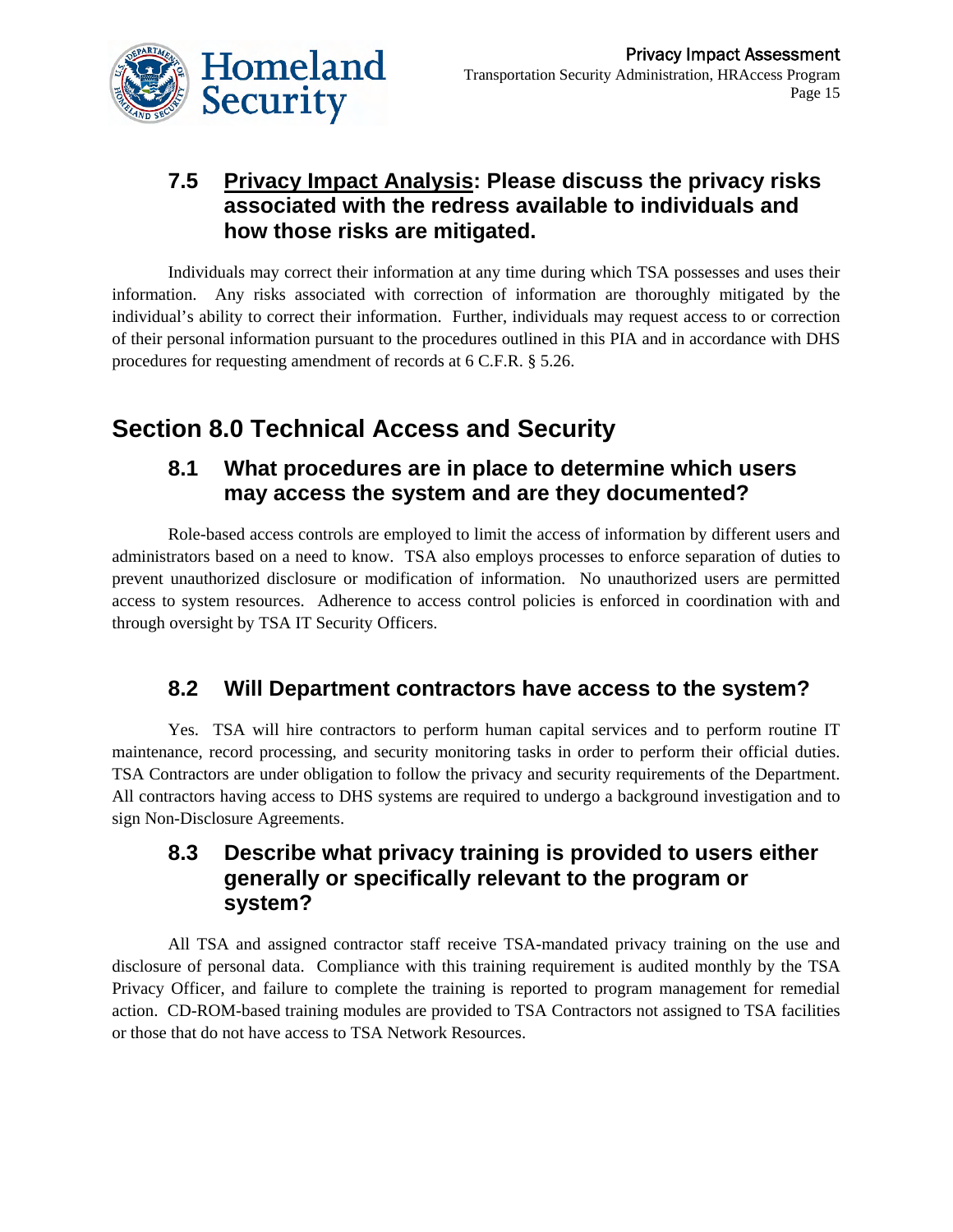

### **8.4 Has Certification & Accreditation been completed for the system or systems supporting the program?**

Certification and Accreditation was completed on December 30, 2008. The system will be reviewed whenever major changes are implemented and the certification documentation will be updated to reflect current security controls in alignment with federal information processing standards.

Information in this system will be safeguarded in accordance with FISMA. The system will operate under the legal authority of the Designated Accrediting Authority (DAA) who manages personnel, operations, maintenance, and budgets for the system and field components.

#### **8.5 What auditing measures and technical safeguards are in place to prevent misuse of data?**

TSA has implemented security controls and technology features that incorporate protection of privacy. TSA has complied with FISMA and NIST protocols and procedures, and mitigated privacy risks through the following methods:

- Role-based user accounts control access to the system.
- User accounts are audited to monitor system access and FISMA compliance.
- The system controls the transmission and storage of data.
- All government and contract personnel are required to complete privacy and information security training.

### **8.6 Privacy Impact Analysis: Given the sensitivity and scope of the information collected, as well as any information sharing conducted on the system, what privacy risks were identified and how do the security controls mitigate them?**

Data on the system is secured in accordance with applicable Federal standards. Security controls are in place to protect the confidentiality, availability, and integrity of personal data, including role-based access controls that enforce a strict need to know policy. Physical access to the system is strictly controlled with the use of proximity badges. The systems are housed in controlled environments within secure facilities. In addition, administrative controls, such as periodic monitoring of logs and accounts, help to prevent and/or discover unauthorized access. Audit trails are maintained and monitored to track user access and unauthorized access attempts.

## **Section 9.0 Technology**

### **9.1 What type of project is the program or system?**

 The HRAccess Program is a collaboration of commercial-off-the-shelf (COTS) and governmentoff-the-shelf (GOTS) information technology systems used to provide human capital services through a